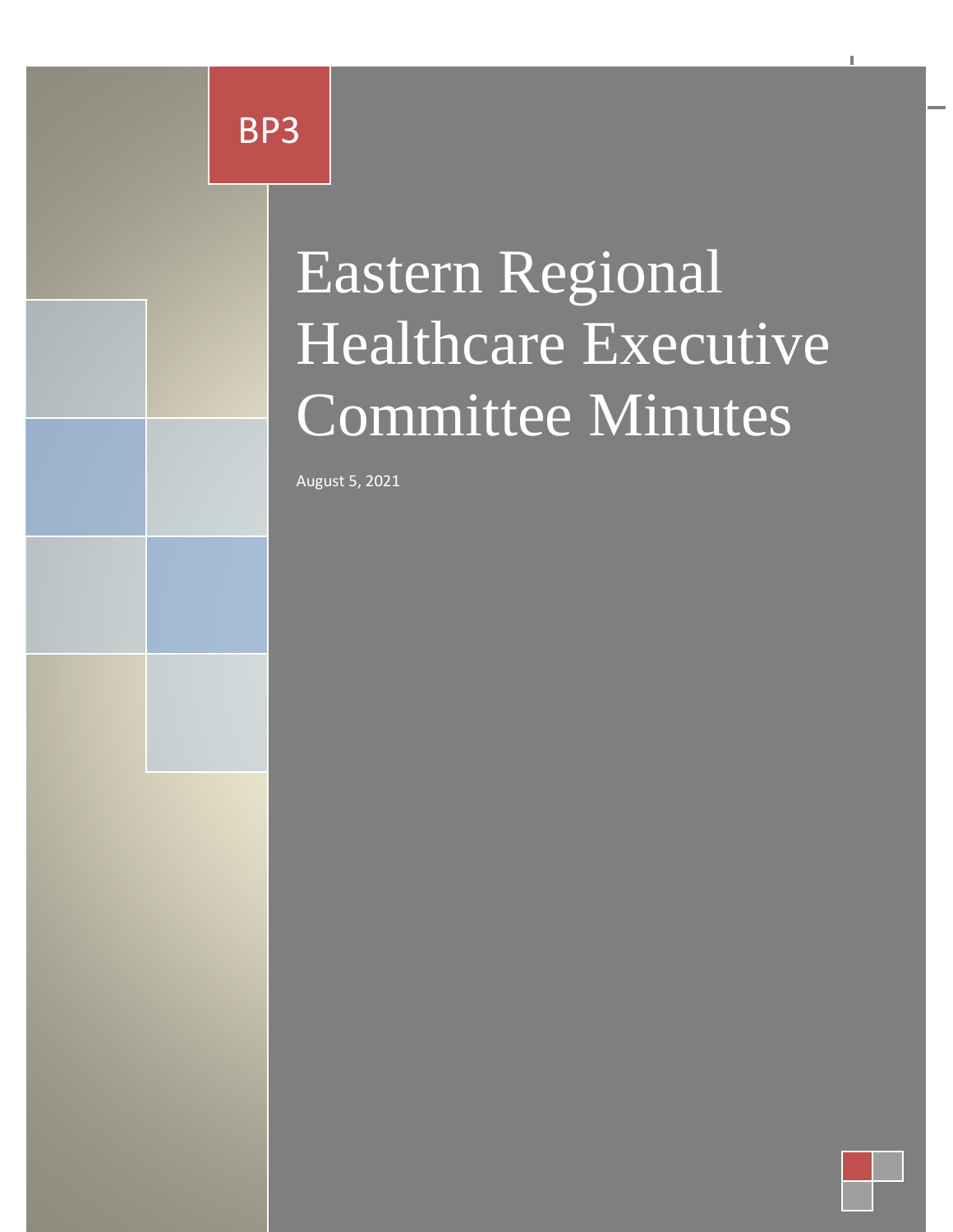**Eastern Regional Healthcare Coalition Executive Committee Meeting August 5, 2021 @MSU Extension Office in Sidney, MT @0900 - 1200**

# Documents and materials provided for the meeting:

Meeting Agenda, August 5, 2021 PowerPoint Presentation, August 5, 2021 Meeting Minutes, September 17, 2020 Meeting Minutes, April 6, 2021 Budget to Date ERHCC Bylaws, Aug 2019 ERHCC Bylaws, Draft Aug 2021 Training and Travel Budget, 2021 PPE Cache Plan PPE Cache Request Process

# Call to Order

#### **Chairman Peter Leyva called the meeting to order at 9:11 am.**

#### **Roll Call**

#### **Members Present:**

- Peter Leyva, Chair/Prairie Community Hospital
- Todd Opp, Glendive Medical Center
- Julie Brodhead, Richland County PH
- Bridget Norby, Daniels Memorial Hospital/EMS
- Cindia Ellis, One Health/Custer County PH
- Deborah French, Rosebud Healthcare Center
- Clay Lammers, Garfield County EMS/Sheriff
- Heidi Visocan, Sheridan County EMS/Sheriff
- Jeff Gates, MT DES
- Robbie Kavon, MHA Eastern Region HealthCare Coalition
- Casey Driscoll, MHA Southern Region HealthCare Coalition
- Kitty Songer, MHA Central Region Healthcare Coalition
- Kyrsten Brinkley, MHA Western Region HealthCare Coalition
- Cindee McKee, MHA MT Health Research & Education Foundation
- Don McGiboney, MT DPHHS HPP
- Gary Zimmerman, MT DPHHS PHEP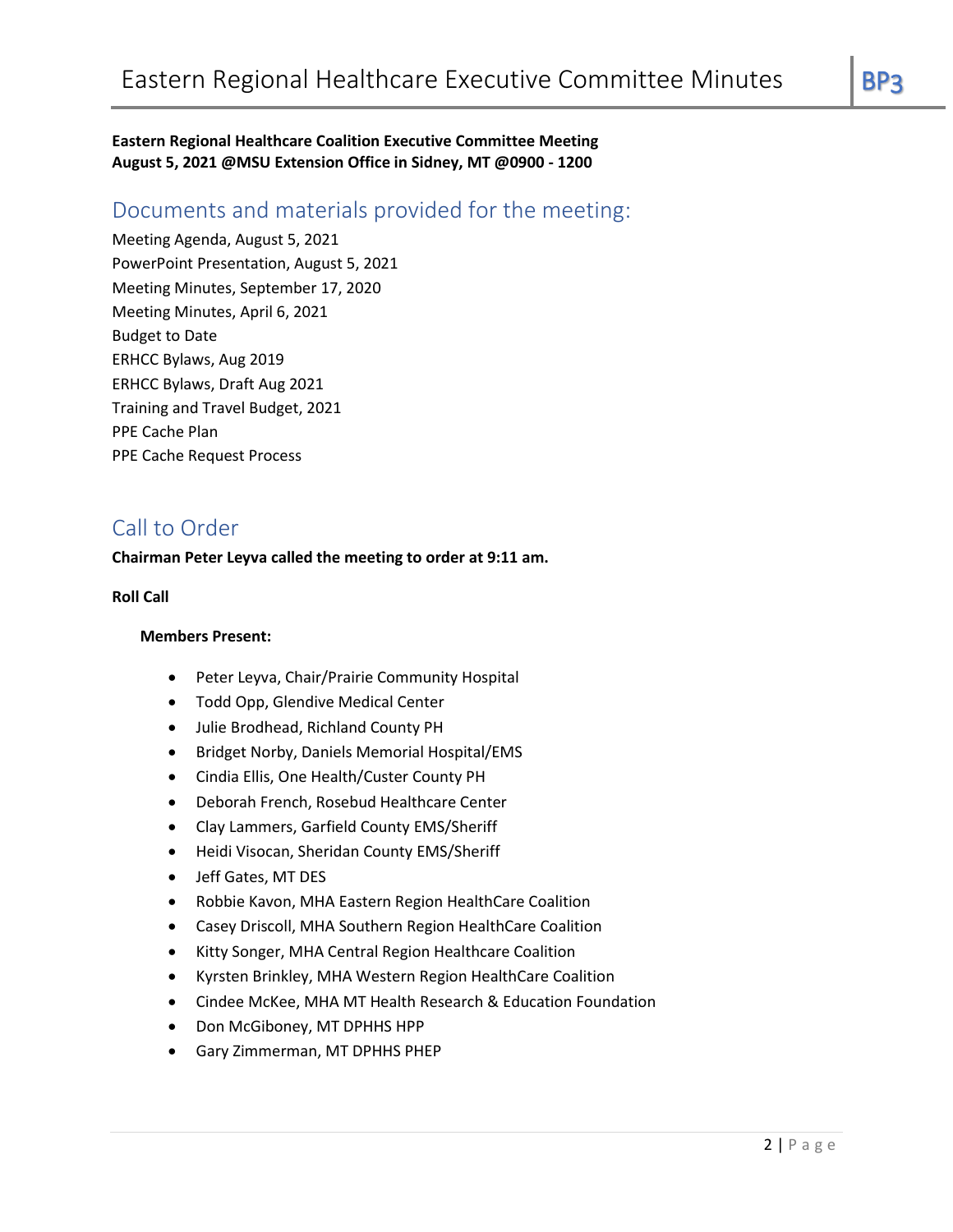#### **Guests Present:**

• **None**

#### **Members Not Present:**

- James Black, Holy Rosary HealthCare
- Lois Leibrand, Daniels County PH
- Sue Davis, Phillips County Hospital

## Old Business

## Meeting Minutes

#### **September 17, 2020**

**April 6, 2021**

- Motion to Approve as presented by Bridget Norby
- Second by Clay Lammers
- Approved unanimously

# Treasurer's Report

Robbie reviewed the current budget to date Robbie reviewed the 2021-2022 budget

- **I.** Allotted per HPP Grant Funds
	- \$66,448.00
- **II.** Carry Over from FY2020
	- \$10,698.20
- **III.** Amount Currently Over Budget
	- \$6,362.55 (can take \$3,000.00 off as nobody from the Eastern Coalition attended Summer Institute)
- **IV.** Topics to Discuss
	- Trainings
	- Meetings
	- Surge Test/Exercise
- **V.** A preference to Zoom as many trainings and meetings as possible to minimize costs
- **VI.** National Healthcare Coalition Preparedness Convention
	- Cindee overviewed the cost estimates (travel, lodging, baggage, per-diem, parking, taxi)
	- Discussion for 4 Committee members to attend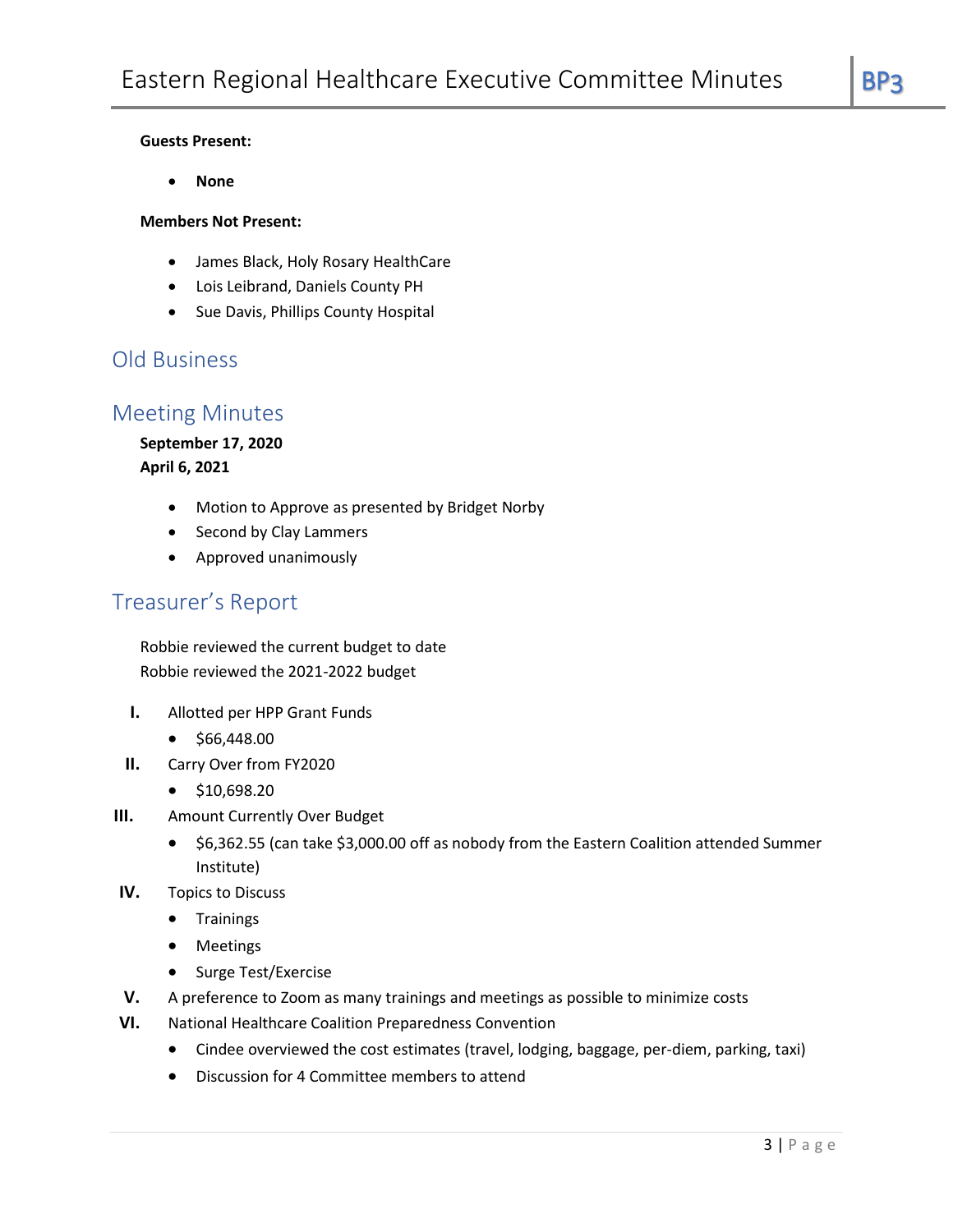- Motion to approve Nation Healthcare Coalition Preparedness Conference budget by Bridget
- Second by Clay Lammers
- Approved unanimously
- **VII.** Marketing at Conferences/Meetings
	- Vendor Booth costs

Norby

- Materials such as brochures are needed for vendor booths at conferences
- Split 4 ways with the other RHCCs
- Motion to approve Marketing budget by Todd Opp
- Second by Julie Brodhead
- Approved unanimously
- **VIII.** Motion to approve overall budget as presented by Bridget Norby
	- **IX.** Seconded by Heidi Visocan
	- **X.** Approved unanimously

## New Business

- By-Laws
	- **I.** Robbie reviewed the existing by-laws (2019) with proposed changes
		- Various confusing elements
		- Executive Committee Members:
			- $\geq 15$  members
		- Officers and Duties:
			- $\triangleright$  Secretary changed to HPP Staff
		- Voting rules, Meeting Rules, Bylaw Review
	- **II.** Motion to approve changes by Todd Opp to the by-laws
	- **III.** Second by Bridget Norby
- Eastern Region PPE Management Plan draft and PPE Cache Request draft
	- **I.** Robbie reviewed the draft ERHCC PPE Management plan document on management of the ERHCC PPE cache
	- **II.** Robbie reviewed the draft ERHCC PPE Cache Request policy document
	- **III.** Motion to accept the proposed documents with changes discussed today by Julie Brodhead
	- **IV.** Second by Bridget Norby
	- **V.** Unanimously approved
- **Upcoming Training** 
	- **I. PPE/PAPR Training in Glendive**
		- Glendive Medical Center, 202 Prospect Drive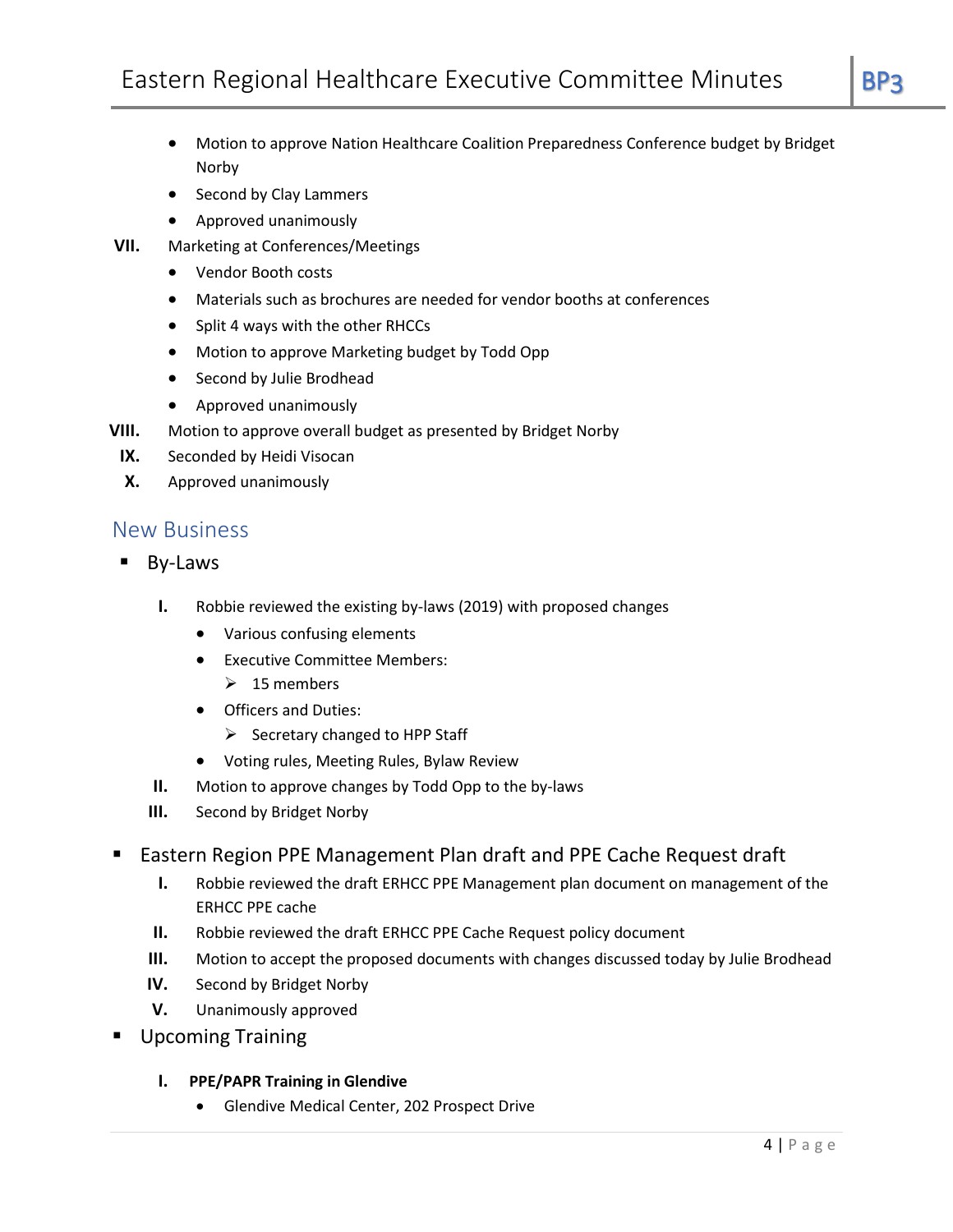- Thursday, August 19th
- $0830 1630$
- Block of rooms at Holiday Inn Express
- **II. Pediatric Disaster Response & Emergency Preparedness (TEEX)**
	- Helena, Montana
	- September 1 & 2, 2021
	- $\bullet$  0800 1700 each day

#### **III. MOAB Training**

- Tentatively November 9, 2021
- Possibly Miles City more information to come

## ▪ **Other Topics**

- **I. Newsletter**
	- Normally sent out every Thursday
	- Please share
- **II. Healthcare Coalition Web Site**
	- [Resources \(mthcc.org\)](https://www.mthcc.org/resources.html)

#### **III. Data submitted on behalf of the Coalition to the CAT**

- Budget for FY2021(submitted for FY2021)
- ERHCC HID AAR/IP
- ERHCC Red Com AAR/IP
- ERHCC TSIF AAR/IP
- ERHCC Bylaws
- ERHCC HVA
- 2020 2024 MYTEP
- ERHCC Workplan
- ERHCC HID Response Plan
- ERHCC Pediatric Response Plan
- ERHCC Preparedness & Response Plan
- ERHCC Surge Estimator Tool

#### **IV. Projects the coordinators are working on**

- Burn Annex
- EEI Pre-Event Data Baseline
- Resource Gap Tool
- Review New Deliverables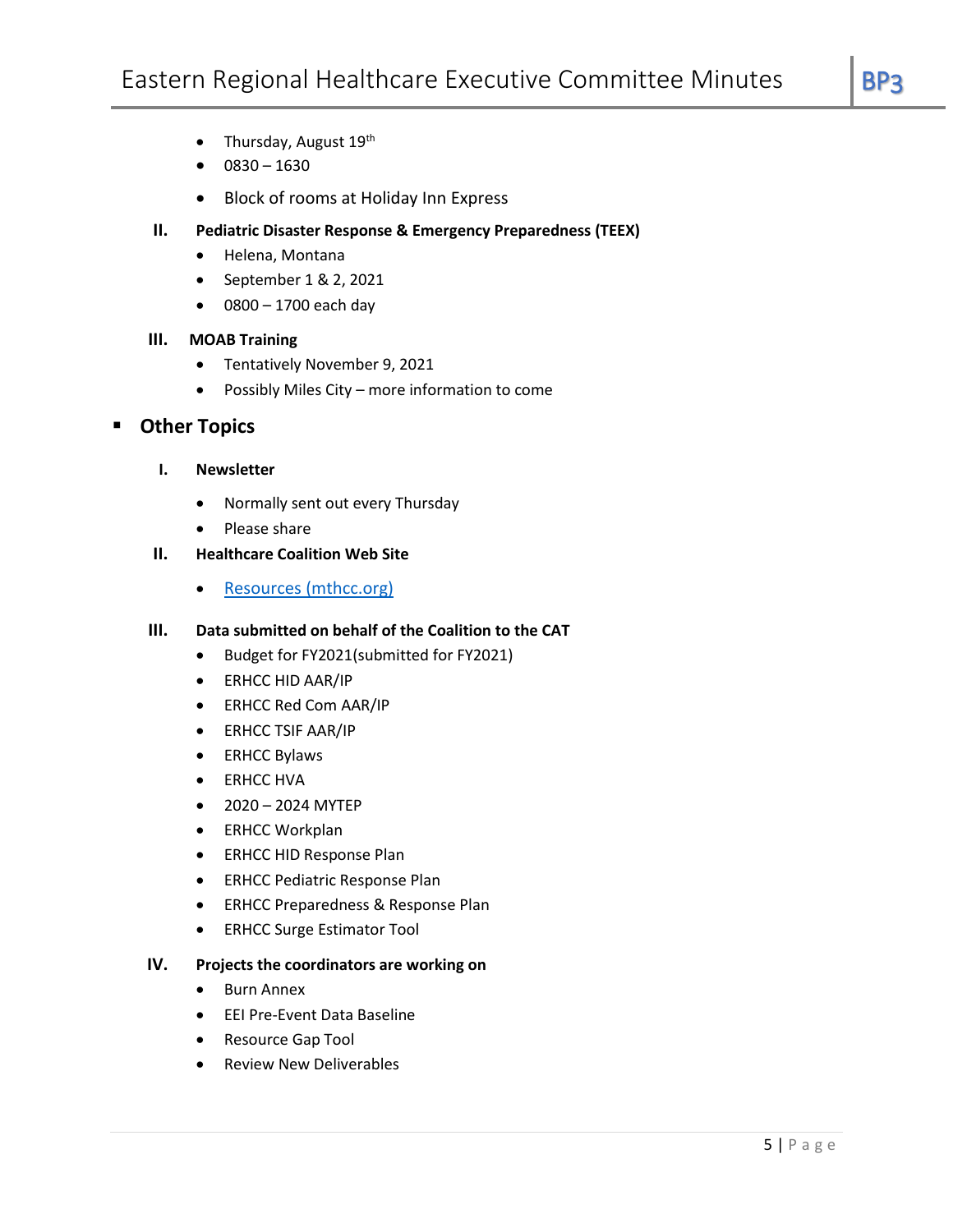## **V. Updates on Equipment funded via Grants**

- PAPRs
- Pediatric Equipment
- HAM Radios

#### **VI. Grant Soft Match Survey**

- Don McGiboney reviewed
- Montana DPHHS receives US HHS Federal funding to enhance the preparedness of the Healthcare system.
- One caveat is that we must provide a soft-match to the grant. This past year we must account and provide for \$109,988. The year is July 1, 2020 to June 30, 2021.
- You can help us reach that goal by advising us of the non-federal funding that your facility or agency provides for Healthcare Emergency Preparedness. This can be salary, donated meeting space for trainings and meetings, or other resources your facility purchased to provide disaster response. Everyone put in a lot of extra time for COVID19 and you can count that as well.
- Please use our formstack to document this information
- [FY21 HCC In-Kind Match Reporting -](https://urldefense.proofpoint.com/v2/url?u=https-3A__phep.formstack.com_forms_hcc-5Fdonation-5Freporting-5Fcopy-5Fcopy-5F1&d=DwMFAg&c=euGZstcaTDllvimEN8b7jXrwqOf-v5A_CdpgnVfiiMM&r=lFvcgVKYcdPQtU2X0zI0rndF-7w-5oUxy11ADLadbQ8&m=3Msbhwx-xdJGzdF7Mo1F4PnJg0_gRq6Soi6nA_CYWJ4&s=M0vuYEl0w2kjo_aCWbA46ujM7-0kxcMhnmjyjfoMAyg&e=) Formstack

#### **VII. Executive Committee Member Roster**

Ideas to engage other partners

#### **VIII. Clinical Advisor**

- Cindee McKee reviewed endeavors to recruit a RHCC Clinical Advisor to cover all 4 regions
	- (1) RN within MHA, Heather O'Hara
	- (2) MD at Benefis Health
- We are still reviewing role and options for stipend

#### **IX. DES Updates**

• Don reviewed state activity ongoing for Fire-fighting

#### **X. HPP Updates**

- Don McGiboney and Cindee McKee
	- (1) COVID Data reporting continues
	- (2) PPS Hospital CMO conference calls
	- (3) Bed availability is decreasing again due to a new surge in COVID19
	- (4) In the process of compiling our End-of- Year report for HCCs to HHS ASPR

#### **XI. Coordinator Updates**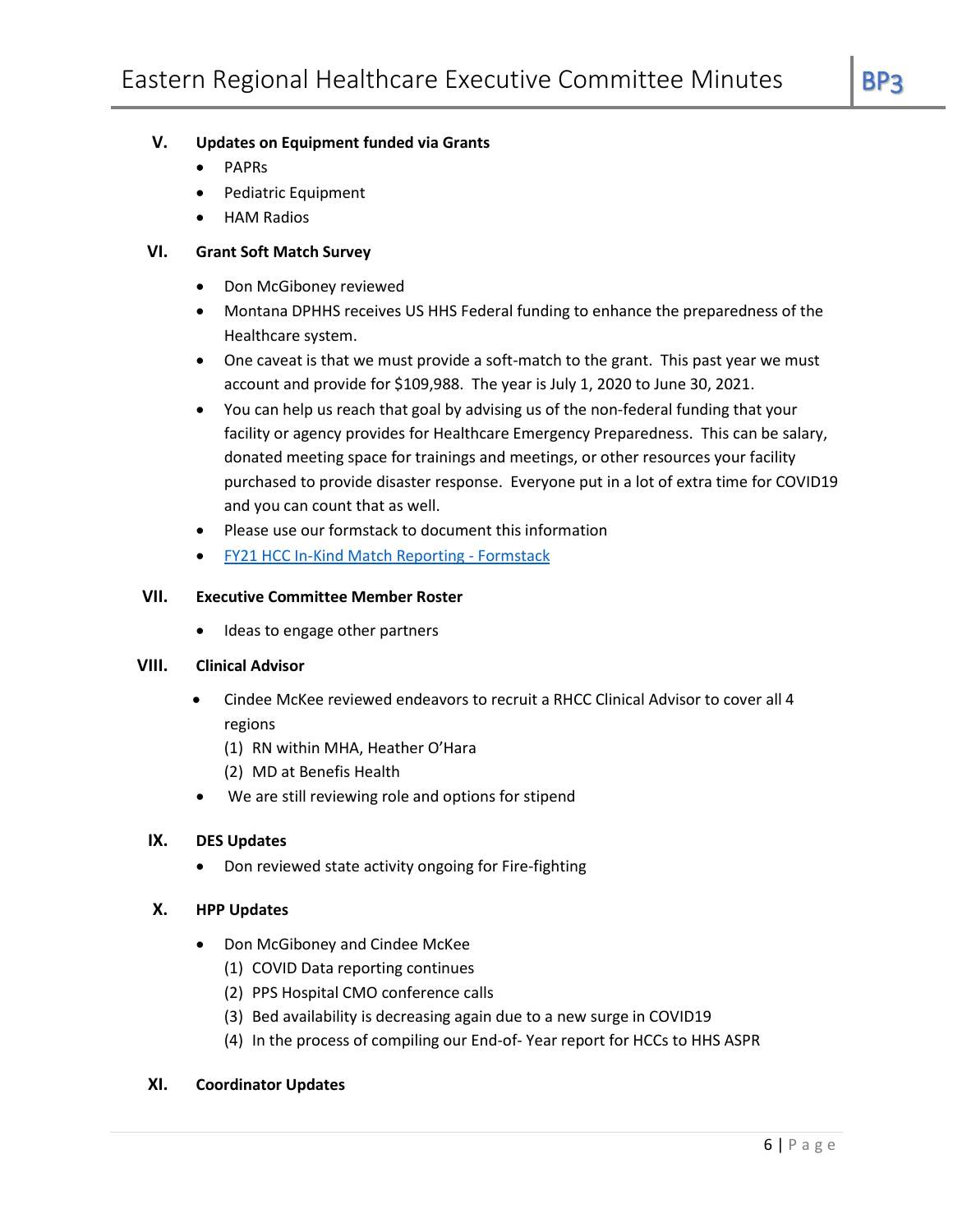- Southern Casey Driscoll
	- (1) Worked with all of the Regional Coordinators on the projects mentioned by Robbie
	- (2) Radio project is ongoing
	- (3) Newsletter each week
	- (4) EEI requests
	- (5) Developing a Resource Assessment survey
- Central Kitty Songer
	- (1) Worked with all of the Regional Coordinators on the projects mentioned by Robbie
	- (2) Distributing Pediatric equipment
- Western Kyrsten Brinkley
	- (1) Worked with all of the Regional Coordinators on the projects mentioned by Robbie
	- (2) eMisters distribution
	- (3) Pediatric equipment distributed
	- (4) Field work continues

#### **XII. Roundtable**

- **Bridget Norby** briefed
	- ❖ Staff is doing okay
	- ❖ They have set up a mobile clinic
	- ❖ They went 5 months without a COVID19 case and now they have a case again
	- ❖ Supplies are okay
	- ❖ COVID19 Vaccination numbers are decent
	- ❖ Working on an OSHA plan
- **Cindia Ellis** briefed
	- ❖ Working with a Contractor from Public Health Training Institute
- **L** Deborah French briefed
	- ❖ Same as Cindia
	- ❖ They are also putting together an EMS class
- **Peter Leyva** briefed
	- ❖ Increase to a 25-bed facility
	- ❖ Expansion is complete
	- ❖ Negative pressure room capability has been added
	- ❖ They are now surge capable
	- ❖ COVID19 has been fairly quiet
	- ❖ Participating in the LEAN project
- **Heidi Visocan** briefed
	- ❖ 5 new EMS staff from a recent training event. The next class will be held this Winter
	- ❖ As Sheriff, she has been pursuing Stop-the-Bleed training which has been slow
	- ❖ Peer support coach
	- ❖ Angel Initiative for people who want recovery
	- ❖ Activities in the Mental Health Coalition